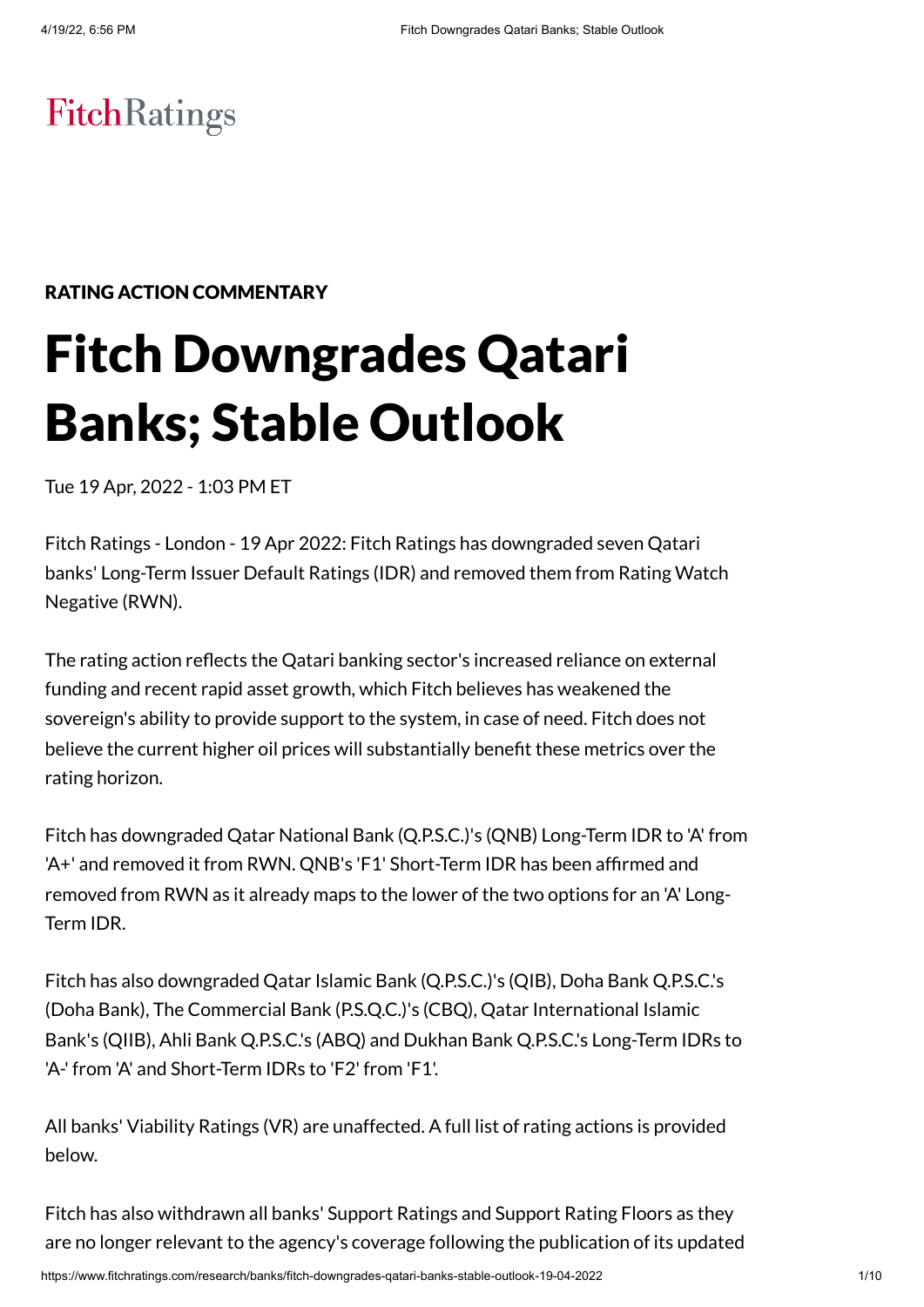Bank Rating Criteria on 12 November 2021. In line with our updated criteria, we have assigned Government Support Ratings (GSR) to all banks.

#### KEY RATING DRIVERS

Non-resident funding reached USD196 billion or 47% of the Qatari banking sector's liabilities at end-2021 (up from USD121 billion or 38% at end-2018), while banks' foreign assets remained broadly stable (USD65 billion at end-2021). As a result, the banking sector's net external debt at end-2021 increased to a substantial USD131 billion or 81% of 2021 GDP (USD57 billion or 31% at end-2018).

This high-level of external funding, coupled with the large size of the banking system (total assets increased to 310% of 2021 GDP at end-2021 from 212% of GDP at end-2018), in Fitch's opinion, has weakened the authorities' ability to support the banking sector, if needed, notwithstanding the substantial resources at the sovereign's disposal.

QNB's GSR of 'a' are notched up once from the 'a-' GSR for Qatari domestic systemically important banks (D-SIBs), resulting in a Long-Term IDR of 'A'. All other banks' Long-Term IDRs and GSRs are at the 'a-' D-SIB GSR. The 'a-' D-SIB GSR is at the lower end of the typical range for D-SIB GSRs in jurisdictions where the sovereign is rated 'AA-'; nevertheless, it still reflects a very high probability of support for the banking system.

#### IDRs and GSR

Qatari banks' IDRs and GSRs continue to reflect an extremely high probability of support from the Qatari authorities for domestic banks, if needed. This considers Qatar's still strong ability to support its banks, as reflected in its 'AA-'/Stable rating and substantial net foreign assets (end-2021: equivalent to 198% of GDP) and revenue.

It also reflects Fitch's view of a strong propensity to support the banking sector, based on past support. For example, the authorities placed significant deposits with the banks to support sector liquidity in 2H17 following the start of the blockade between Qatar and some of its neighbours. In addition, between 2009 and 2011, some banks received capital injections to enhance their capital buffers and the government purchased some problem assets from the banks. The government owns stakes in all Qatari banks.

QNB's 'a' GSR is one notch higher than all other Qatari banks' GSRs. This reflects its flagship status, role in the Qatari banking sector and close business links with the state.

QNB's Short-Term IDR of 'F1' (instead of 'F1+' as permitted by the mapping correspondence described in our rating criteria for an 'A' Long-Term IDR) because a significant proportion of the banking sector's funding is government-related and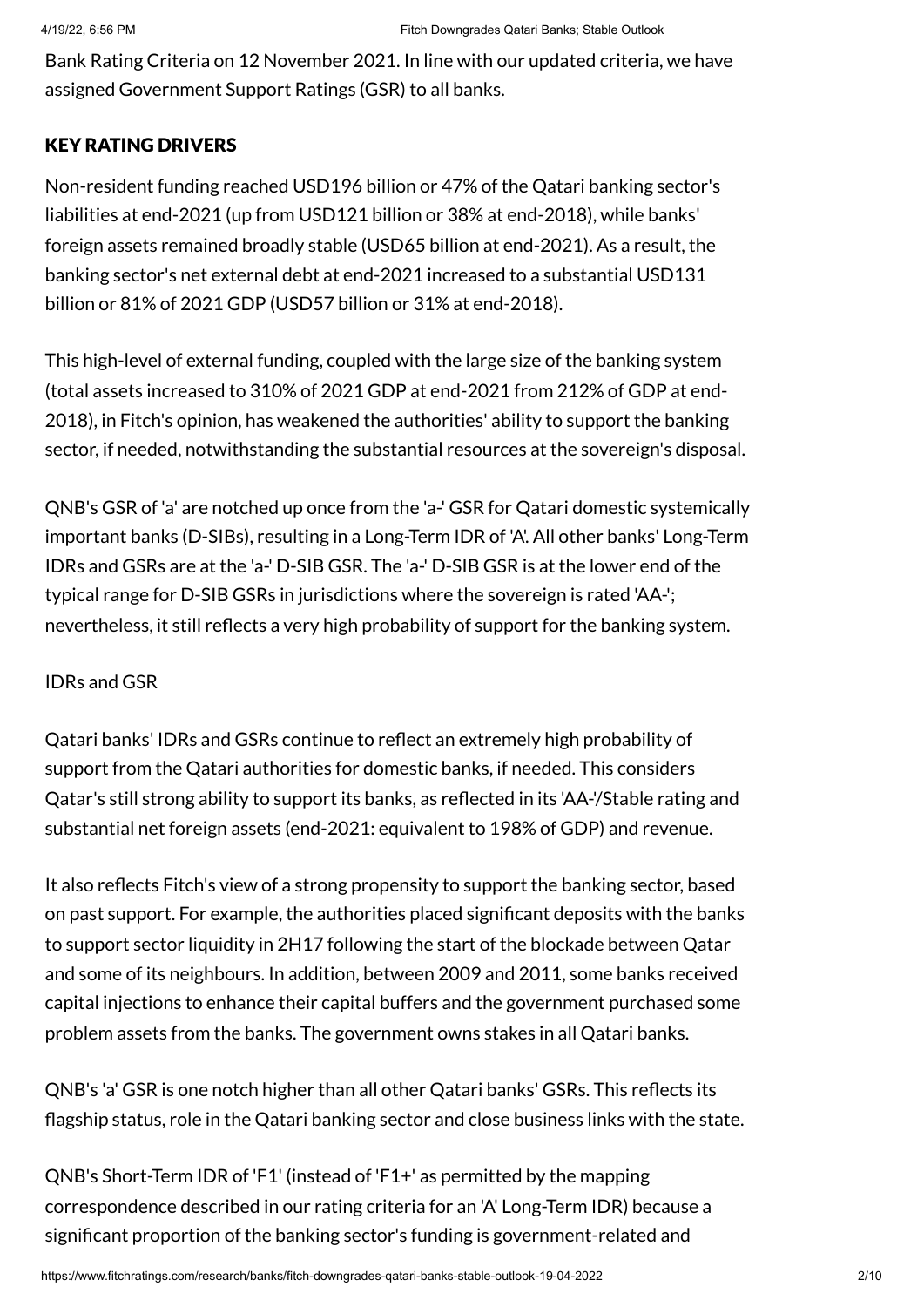financial stress at QNB is likely to come at a time when the sovereign itself is experiencing some form of stress.

The Short-Term IDR of 'F2' for all other Qatari banks (instead of 'F1' as permitted by the mapping correspondence described in our rating criteria for an 'A-' Long-Term IDR) reflects the same considerations as for QNB.

SPVs and Senior Debt

The ratings of senior debt issued by the banks' special purpose vehicles (SPVs) are in line with the banks' Long- or Short-Term IDRs, because Fitch views the likelihood of default on any senior unsecured obligation issued by the SPVs as the same as the likelihood of a default by the bank.

#### RATING SENSITIVITIES

# Factors that could, individually or collectively, lead to negative rating action/downgrade:

IDRs and GSR

A downgrade of the sovereign or a negative change in Fitch's assessment of the government's propensity to provide support would likely result in a further downgrade of the banks' GSRs and IDRs.

SPVs and Senior Debt

The ratings of debt issued by the SPVs are sensitive to downgrades of the banks' IDRs.

# Factors that could, individually or collectively, lead to positive rating action/upgrade:

#### IDRs and GSR

Qatari banks' IDRs and GSRs could be upgraded if Fitch concludes that the sovereign's ability to support the sector strengthens, either through a sovereign upgrade or through a substantial reduction in external funding and system assets relative to GDP.

#### SPVs and Senior Debt

The ratings of debt issued by the SPVs are sensitive to upgrades of the banks' IDRs.

# BEST/WORST CASE RATING SCENARIO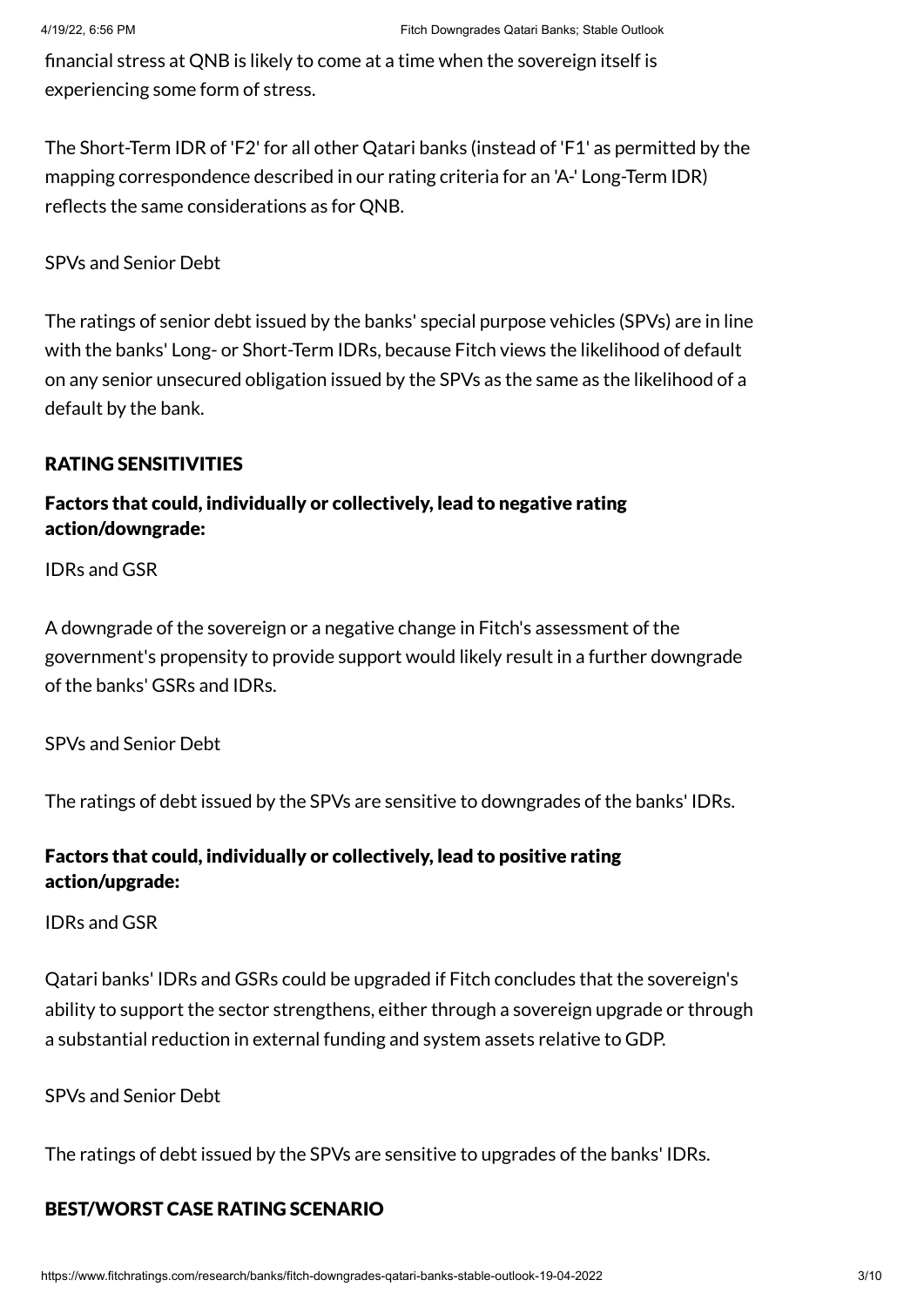International scale credit ratings of Financial Institutions and Covered Bond issuers have a best-case rating upgrade scenario (defined as the 99th percentile of rating transitions, measured in a positive direction) of three notches over a three-year rating horizon; and a worst-case rating downgrade scenario (defined as the 99th percentile of rating transitions, measured in a negative direction) of four notches over three years. The complete span of best- and worst-case scenario credit ratings for all rating categories ranges from 'AAA' to 'D'. Best- and worst-case scenario credit ratings are based on historical performance. For more information about the methodology used to determine sector-specific best- and worst-case scenario credit ratings, visit <https://www.fitchratings.com/site/re/10111579>

# REFERENCES FOR SUBSTANTIALLY MATERIAL SOURCE CITED AS KEY DRIVER OF RATING

The principal sources of information used in the analysis are described in the Applicable Criteria.

# PUBLIC RATINGS WITH CREDIT LINKAGE TO OTHER RATINGS

Qatari banks IDRs are linked to the Qatar sovereign rating.

### ESG CONSIDERATIONS

Dukhan, QIB and QIIB have an ESG Relevance Score of '4' for Governance Structure due to their Islamic banking nature (in contrast to a typical ESG relevance score of '3' for comparable conventional banks), which has a negative impact on their credit profiles, and is relevant to the ratings in conjunction with other factors. As Islamic banks, they need to ensure the compliance of their entire operations and activities with sharia principles and rules. This entails additional costs, processes, disclosures, regulations, reporting and sharia audit.

In addition, Dukhan, QIB and QIIB have an exposure to social impacts Relevance Score of '3' (in contrast to a typical ESG Relevance Score of '2' for comparable conventional banks). This reflects that Islamic banks have certain sharia limitations embedded in their operations and obligations, although it only has a minimal credit impact on the entities.

Unless otherwise disclosed in this section, the highest level of ESG credit relevance is a score of '3'. This means ESG issues are credit-neutral or have only a minimal credit impact on the entity, either due to their nature or the way in which they are being managed by the entity. For more information on Fitch's ESG Relevance Scores, visit [www.fitchratings.com/esg.](http://www.fitchratings.com/esg)

#### RATING ACTIONS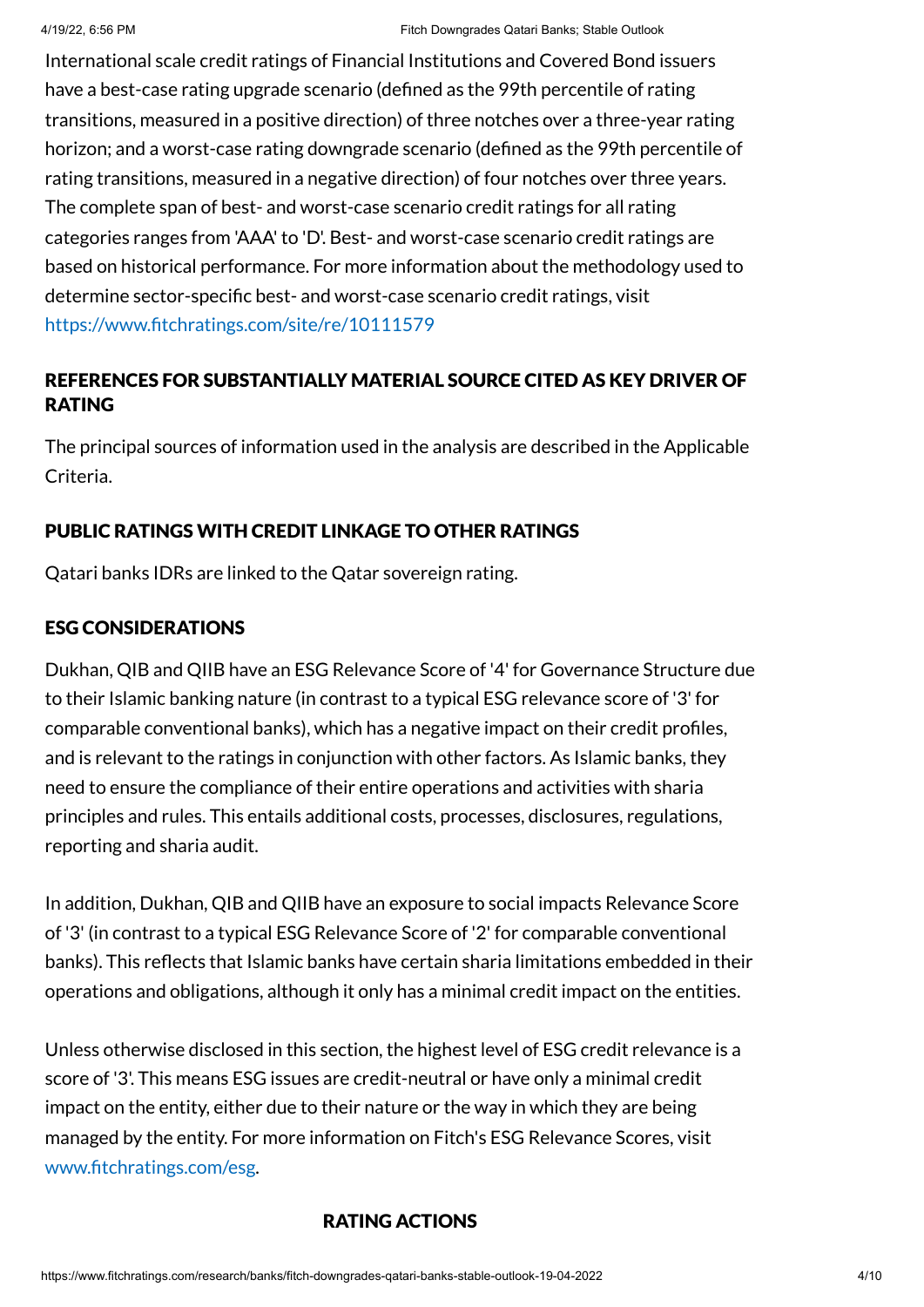| <b>ENTITY/DEBT <math>\div</math></b> | <b>RATING <math>\div</math></b>                | <b>PRIOR <math>\div</math></b> |  |  |  |
|--------------------------------------|------------------------------------------------|--------------------------------|--|--|--|
| Ahli Bank Q.P.S.C.                   | LT IDR<br>A-Rating Outlook Stable<br>Downgrade | A Rating<br>Watch<br>Negative  |  |  |  |
|                                      | ST IDR<br>F2<br>Downgrade                      | F1 Rating<br>Watch<br>Negative |  |  |  |
|                                      | Withdrawn<br>Support<br><b>WD</b>              | $\mathbf{1}$                   |  |  |  |
|                                      | <b>Support Floor</b><br>Withdrawn<br><b>WD</b> | A Rating<br>Watch<br>Negative  |  |  |  |
|                                      | Government Support<br>New Rating<br>$a-$       |                                |  |  |  |
| senior unsecured                     | LT.<br>Downgrade<br>$A -$                      | A Rating<br>Watch<br>Negative  |  |  |  |
| senior unsecured                     | <b>ST</b><br>Downgrade<br>F <sub>2</sub>       | F1 Rating<br>Watch<br>Negative |  |  |  |
| Doha Bank Q.P.S.C.                   | A-Rating Outlook Stable<br>LT IDR<br>Downgrade | A Rating<br>Watch<br>Negative  |  |  |  |
|                                      | ST IDR<br>F <sub>2</sub><br>Downgrade          | F1 Rating<br>Watch<br>Negative |  |  |  |
|                                      | Support<br>Withdrawn<br><b>WD</b>              | $\mathbf{1}$                   |  |  |  |

#### VIEW ADDITIONAL RATING DETAILS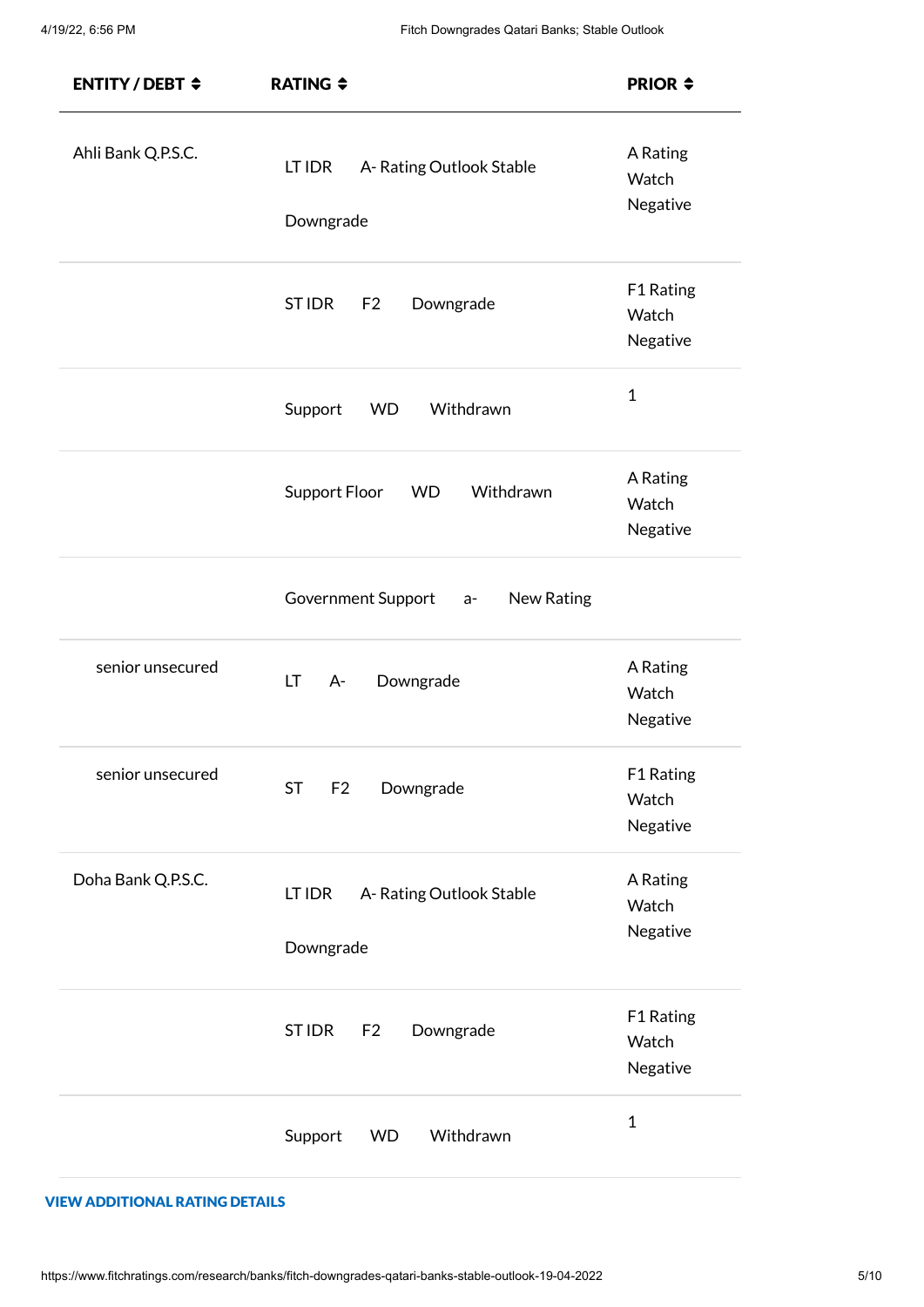#### FITCH RATINGS ANALYSTS

**Jamal El Mellali Director** Primary Rating Analyst +44 20 3530 1969 jamal.elmellali@fitchratings.com Fitch Ratings Ltd 30 North Colonnade, Canary Wharf London E14 5GN

#### **Amin Sakhri**

**Director** Primary Rating Analyst +971 4 424 1202 amin.sakhri@fitchratings.com Fitch Ratings Ltd Dubai Branch One Central, The Offices 3, #321 & 323, Sheikh Zayed Road, P.O.Box 9573, Dubai

#### **Nicolas Charreyron**

Senior Analyst Secondary Rating Analyst +44 20 3530 2715 nicolas.charreyron@fitchratings.com

#### **Kurt Boere**

Associate Director Secondary Rating Analyst +44 20 3530 2707 kurt.boere@fitchratings.com

#### **Mahin Dissanayake**

Senior Director Committee Chairperson +44 20 3530 1618 mahin.dissanayake@fitchratings.com

#### MEDIA CONTACTS

**Louisa Williams** London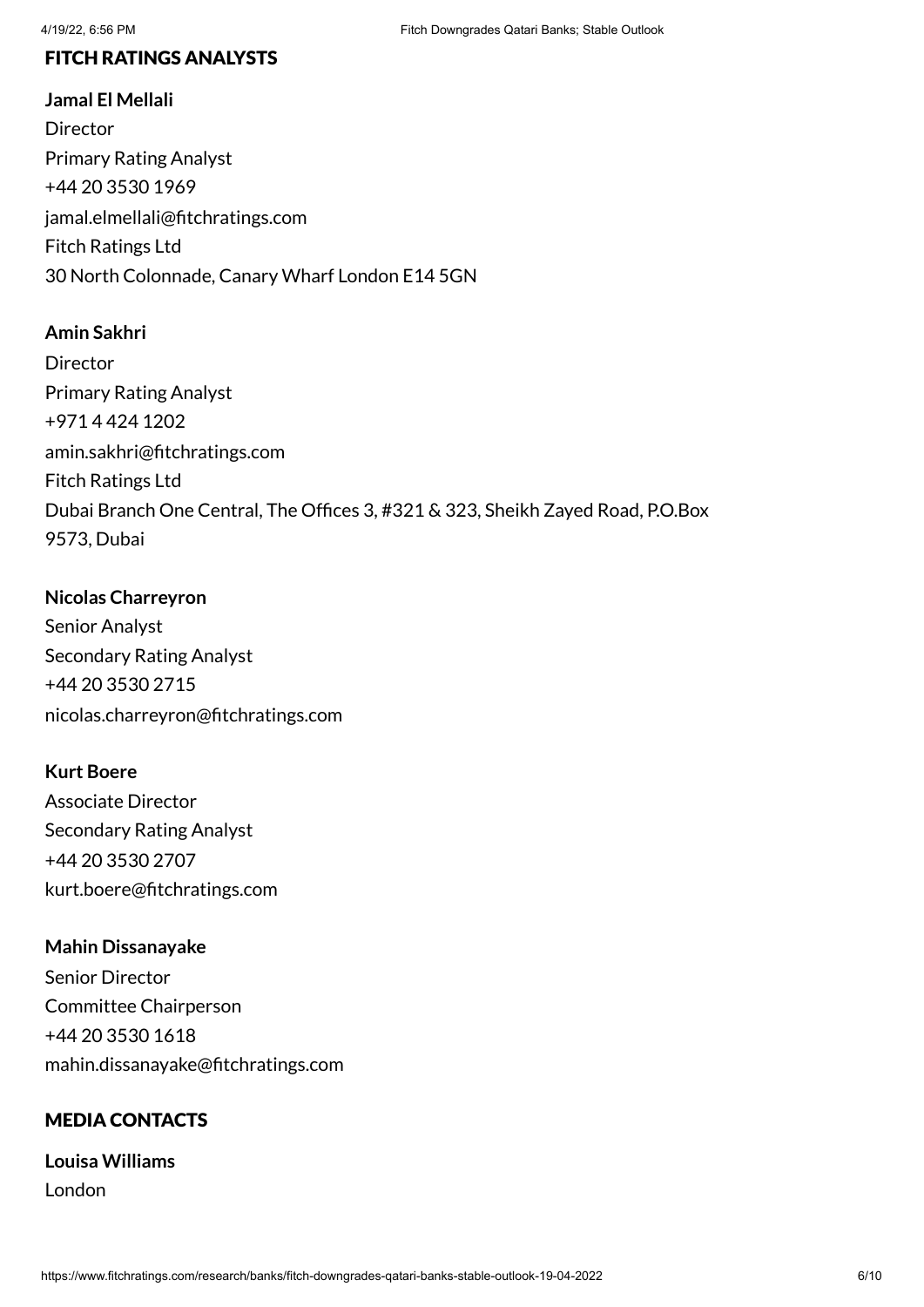+44 20 3530 2452 louisa.williams@thefitchgroup.com

Additional information is available on [www.fitchratings.com](http://www.fitchratings.com/)

#### PARTICIPATION STATUS

The rated entity (and/or its agents) or, in the case of structured finance, one or more of the transaction parties participated in the rating process except that the following issuer(s), if any, did not participate in the rating process, or provide additional information, beyond the issuer's available public disclosure.

#### APPLICABLE CRITERIA

Sukuk Rating Criteria (pub. 15 [Feb 2021\)](https://www.fitchratings.com/research/islamic-finance/sukuk-rating-criteria-15-02-2021) Bank Rating Criteria (pub. 12 Nov 2021) (including rating [assumption](https://www.fitchratings.com/research/banks/bank-rating-criteria-12-11-2021) sensitivity)

#### ADDITIONAL DISCLOSURES

[Dodd-Frank](https://www.fitchratings.com/research/banks/fitch-downgrades-qatari-banks-stable-outlook-19-04-2022/dodd-frank-disclosure) Rating Information Disclosure Form Solicitation Status [Endorsement](#page-9-0) Policy

#### ENDORSEMENT STATUS

Ahli Bank Q.P.S.C. UK Issued, EU Endorsed BBG SUKUK LTD. UK Issued, EU Endorsed CBQ Finance Limited UK Issued, EU Endorsed Doha Bank Q.P.S.C. UK Issued, EU Endorsed Doha Finance Limited UK Issued, EU Endorsed Dukhan Bank Q.P.S.C. UK Issued, EU Endorsed IBQ Finance Limited UK Issued, EU Endorsed Qatar International Islamic Bank (Q.P.S.C.) UK Issued, EU Endorsed Qatar Islamic Bank (Q.P.S.C) UK Issued, EU Endorsed Qatar National Bank (Q.P.S.C.) UK Issued, EU Endorsed QIB Sukuk Ltd UK Issued, EU Endorsed QIIB Senior Sukuk Limited UK Issued, EU Endorsed QNB Finance Ltd UK Issued, EU Endorsed The Commercial Bank (P.S.Q.C.) UK Issued, EU Endorsed

#### DISCLAIMER & DISCLOSURES

All Fitch Ratings (Fitch) credit ratings are subject to certain limitations and disclaimers. Please read these limitations and disclaimers by following this link: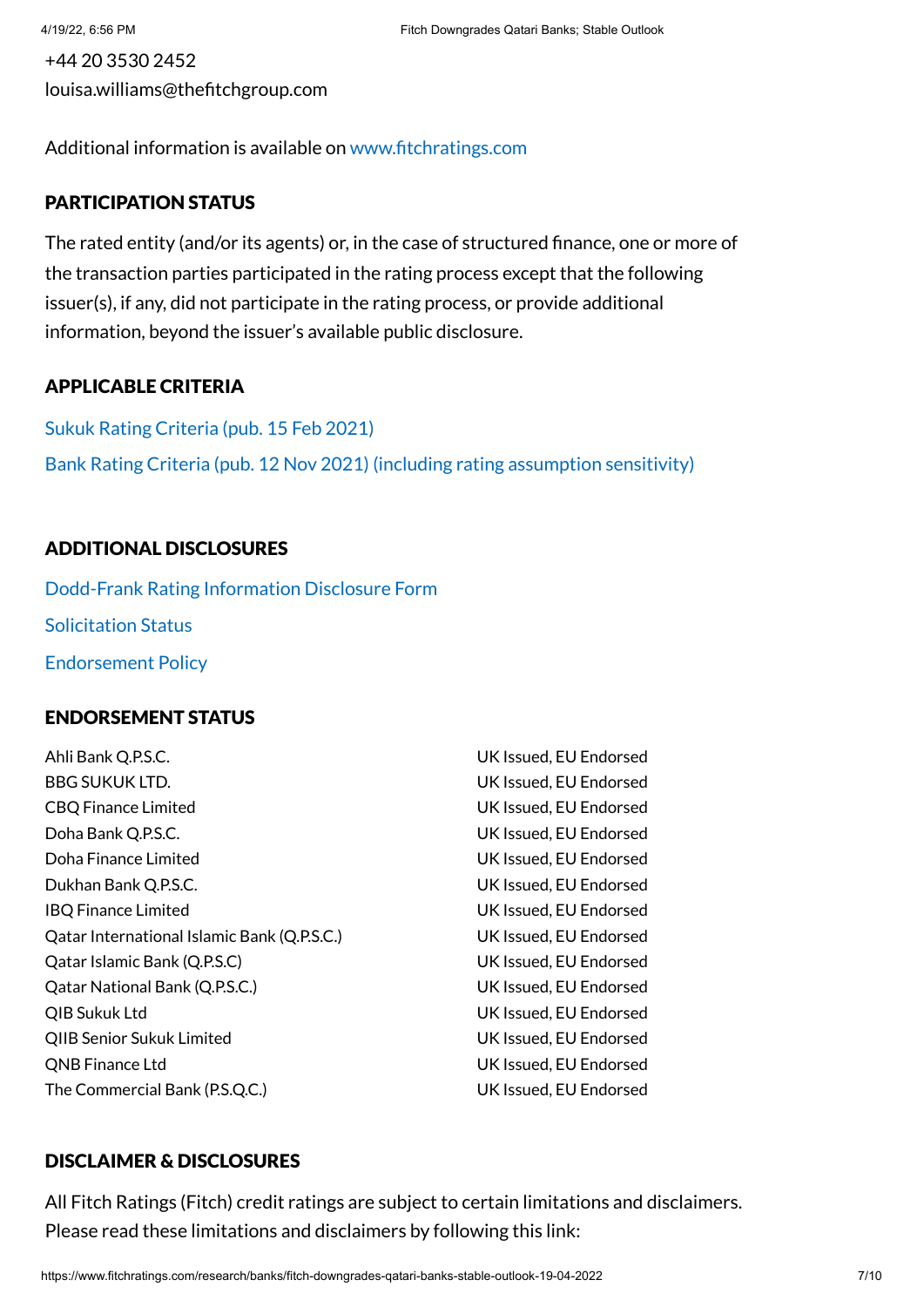[https://www.fitchratings.com/understandingcreditratings](https://www.fitchratings.com/UNDERSTANDINGCREDITRATINGS). In addition, the following [https://www.fitchratings.com/rating-definitions-document](https://www.fitchratings.com/RATING-DEFINITIONS-DOCUMENT) details Fitch's rating definitions for each rating scale and rating categories, including definitions relating to default. Published ratings, criteria, and methodologies are available from this site at all times. Fitch's code of conduct, confidentiality, conflicts of interest, affiliate firewall, compliance, and other relevant policies and procedures are also available from the Code of Conduct section of this site. Directors and shareholders'™ relevant interests are available at [https://www.fitchratings.com/site/regulatory](https://www.fitchratings.com/SITE/REGULATORY). Fitch may have provided another permissible or ancillary service to the rated entity or its related third parties. Details of permissible or ancillary service(s) for which the lead analyst is based in an ESMA- or FCA-registered Fitch Ratings company (or branch of such a company) can be found on the entity summary page for this issuer on the Fitch Ratings website.

In issuing and maintaining its ratings and in making other reports (including forecast information), Fitch relies on factual information it receives from issuers and underwriters and from other sources Fitch believes to be credible. Fitch conducts a reasonable investigation of the factual information relied upon by it in accordance with its ratings methodology, and obtains reasonable verification of that information from independent sources, to the extent such sources are available for a given security or in a given jurisdiction. The manner of Fitch's factual investigation and the scope of the thirdparty verification it obtains will vary depending on the nature of the rated security and its issuer, the requirements and practices in the jurisdiction in which the rated security is offered and sold and/or the issuer is located, the availability and nature of relevant public information, access to the management of the issuer and its advisers, the availability of pre-existing third-party verifications such as audit reports, agreed-upon procedures letters, appraisals, actuarial reports, engineering reports, legal opinions and other reports provided by third parties, the availability of independent and competent third- party verification sources with respect to the particular security or in the particular jurisdiction of the issuer, and a variety of other factors. Users of Fitch's ratings and reports should understand that neither an enhanced factual investigation nor any third-party verification can ensure that all of the information Fitch relies on in connection with a rating or a report will be acc+u+rate and complete. Ultimately, the issuer and its advisers are responsible for the accuracy of the information they provide to Fitch and to the market in offering documents and other reports. In issuing its ratings and its reports, Fitch must rely on the work of experts, including independent auditors with respect to financial statements and attorneys with respect to legal and tax matters. Further, ratings and forecasts of financial and other information are inherently forwardlooking and embody assumptions and predictions about future events that by their nature cannot be verified as facts. As a result, despite any verification of current facts, ratings and forecasts can be affected by future events or conditions that were not anticipated at the time a rating or forecast was issued or affirmed.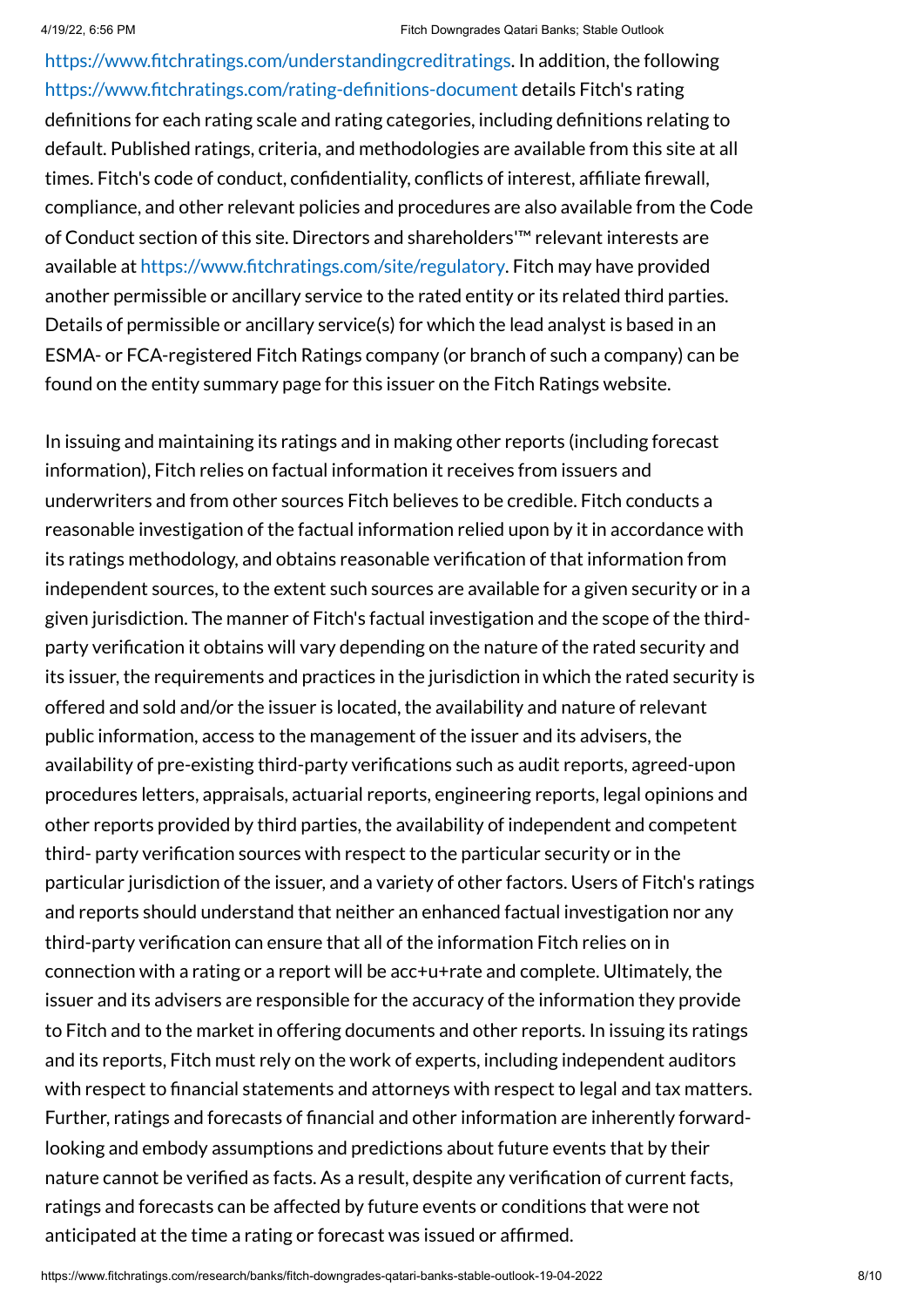The information in this report is provided "as is" without any representation or warranty of any kind, and Fitch does not represent or warrant that the report or any of its contents will meet any of the requirements of a recipient of the report. A Fitch rating is an opinion as to the creditworthiness of a security. This opinion and reports made by Fitch are based on established criteria and methodologies that Fitch is continuously evaluating and updating. Therefore, ratings and reports are the collective work product of Fitch and no individual, or group of individuals, is solely responsible for a rating or a report. The rating does not address the risk of loss due to risks other than credit risk, unless such risk is specifically mentioned. Fitch is not engaged in the offer or sale of any security. All Fitch reports have shared authorship. Individuals identified in a Fitch report were involved in, but are not solely responsible for, the opinions stated therein. The individuals are named for contact purposes only. A report providing a Fitch rating is neither a prospectus nor a substitute for the information assembled, verified and presented to investors by the issuer and its agents in connection with the sale of the securities. Ratings may be changed or withdrawn at any time for any reason in the sole discretion of Fitch. Fitch does not provide investment advice of any sort. Ratings are not a recommendation to buy, sell, or hold any security. Ratings do not comment on the adequacy of market price, the suitability of any security for a particular investor, or the tax-exempt nature or taxability of payments made in respect to any security. Fitch receives fees from issuers, insurers, guarantors, other obligors, and underwriters for rating securities. Such fees generally vary from US\$1,000 to US\$750,000 (or the applicable currency equivalent) per issue. In certain cases, Fitch will rate all or a number of issues issued by a particular issuer, or insured or guaranteed by a particular insurer or guarantor, for a single annual fee. Such fees are expected to vary from US\$10,000 to US\$1,500,000 (or the applicable currency equivalent). The assignment, publication, or dissemination of a rating by Fitch shall not constitute a consent by Fitch to use its name as an expert in connection with any registration statement filed under the United States securities laws, the Financial Services and Markets Act of 2000 of the United Kingdom, or the securities laws of any particular jurisdiction. Due to the relative efficiency of electronic publishing and distribution, Fitch research may be available to electronic subscribers up to three days earlier than to print subscribers.

For Australia, New Zealand, Taiwan and South Korea only: Fitch Australia Pty Ltd holds an Australian financial services license (AFS license no. 337123) which authorizes it to provide credit ratings to wholesale clients only. Credit ratings information published by Fitch is not intended to be used by persons who are retail clients within the meaning of the Corporations Act 2001.

Fitch Ratings, Inc. is registered with the U.S. Securities and Exchange Commission as a Nationally Recognized Statistical Rating Organization (the "NRSRO"). While certain of the NRSRO's credit rating subsidiaries are listed on Item 3 of Form NRSRO and as such are authorized to issue credit ratings on behalf of the NRSRO (see